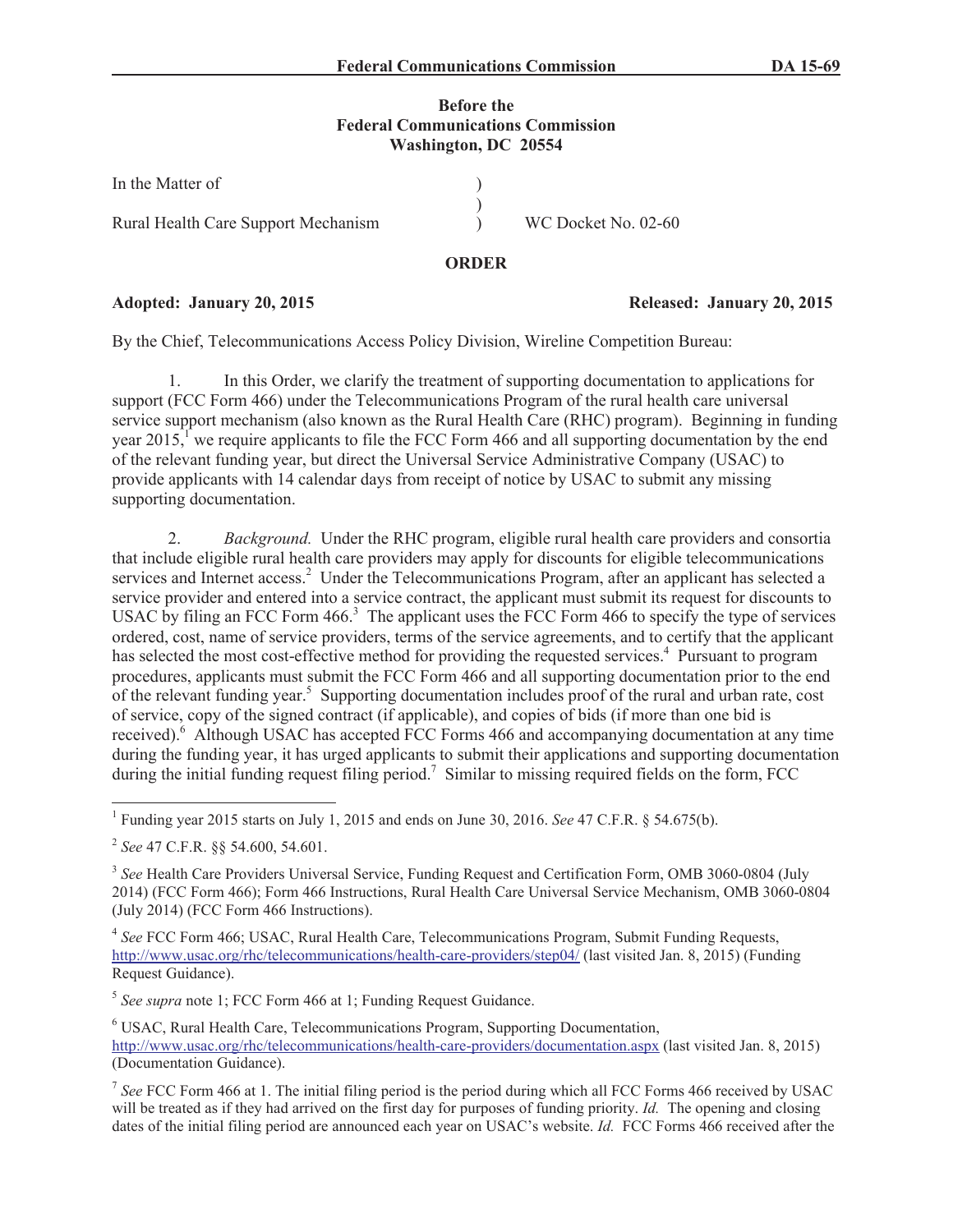Forms 466 with missing or incomplete information or documentation will delay processing of the form and funds will not be committed until USAC receives a completed form and all required supporting documentation.<sup>8</sup> After reviewing the funding requests, USAC issues funding decisions in accordance with the Commission's rules.<sup>9</sup>

3. *Discussion.* We now clarify that applicants must submit *all* supporting documentation with their FCC Forms 466 prior to the end of the funding year.<sup>10</sup> FCC Forms 466 will not be deemed complete absent the receipt of all supporting documentation and associated certifications. We find that allowing applicants to submit supporting documentation after the funding year or inadequate supporting documentation compromises the efficiency and effectiveness of the RHC program.<sup>11</sup> USAC is often required to reprocess applications and reduplicate work after receipt of the supporting documentation or reach out to the applicant to seek additional information, thus further delaying the review and commitment process. When USAC must seek submission of supporting documentation or direction on locating the relevant information to support an applicant's FCC Form 466, the efficiency of USAC's review process suffers, administrative costs increase, and funding commitments are delayed. Therefore, beginning with funding year 2015, when USAC determines that an applicant lacks all supporting documentation accompanying its FCC Form 466 or the supporting documentation is inadequate, USAC shall inform the applicant promptly in writing of the omission or inadequacy and give the applicant 14 calendar days from receipt of that notice to submit the missing or relevant supporting documentation.<sup>12</sup> We believe that a 14-day period is limited enough to ensure that funding decisions are not unreasonably delayed, is sufficient time for applicants to file all relevant supporting documentation, and ultimately should decrease administrative costs associated with interrupted reviews. We also clarify that if applicants do not provide timely responses to USAC requests for omitted or adequate supporting

9 *See* USAC, Rural Health Care, Telecommunications Program, Review, Approve, Submit, http://www.usac.org/rhc/telecommunications/health-care-providers/step05/ (last visited Jan. 8, 2015). As part of s funding commitment decision, USAC also indicates whether a contract is given evergreen status. *See* USAC, Rural Health Care, Telecommunications Program, Health Care Providers, Evergreen Status, http://www.usac.org/rhc/telecommunications/health-care-providers/evergreen-contracts.aspx (last visited Jan. 8, 2015).

<sup>10</sup> 47 C.F.R. § 54.675(c)(4); *see supra* note 6 (providing examples of supporting documentation).

 $11$  An example of inadequate documentation includes the submission of a voluminous customer service report which requires USAC to contact the applicant for instructions on locating the relevant information to support an applicant's FCC Form 466.

close of the initial filing period will be processed and prioritized according to the date received by USAC. *Id.* USAC will continue to accept and process FCC Forms 466 throughout the funding year, until USAC reaches the annual funding cap established by the Federal Communications Commission. *Id.*

<sup>&</sup>lt;sup>8</sup> See FCC Form 466 at 1; Funding Request Guidance; Documentation Guidance.

<sup>12</sup> *See Rural Health Care Support Mechanism,* WC Docket No. 02-60, Report and Order, 27 FCC Rcd 16678, 16803, para. 300 (2012) (giving applicants under the Healthcare Connect Fund 14 calendar days from the date of receipt of USAC written notice to amend or re-file their applications for support to correct deficiencies identified by USAC); *Schools and Libraries Universal Service Support Mechanism*, CC Docket No. 02-6, Order, 26 FCC Rcd 354, 355, para. 5 (Wireline Comp. Bur. 2011) (giving applicants under the Schools and Libraries Program 15 calendar days from receipt of notice from USAC to submit missing Item 21 attachments to their applications for support). *See also Request for Review of the Decision of the Universal Service Administrator by Bishop Perry Middle School, et al., Schools and Libraries Universal Service Support Mechanism*, *et al.*, CC Docket No. 02-6, Order, 21 FCC Rcd 5316, 5326-27, para. 23 (2006). All notices will be transmitted electronically and receipt of notice will be presumed to be the following business day after notice is transmitted by USAC. For example, if notice is transmitted by USAC on February 2, 2015, then receipt of notice will be presumed to be on February 3, 2015.